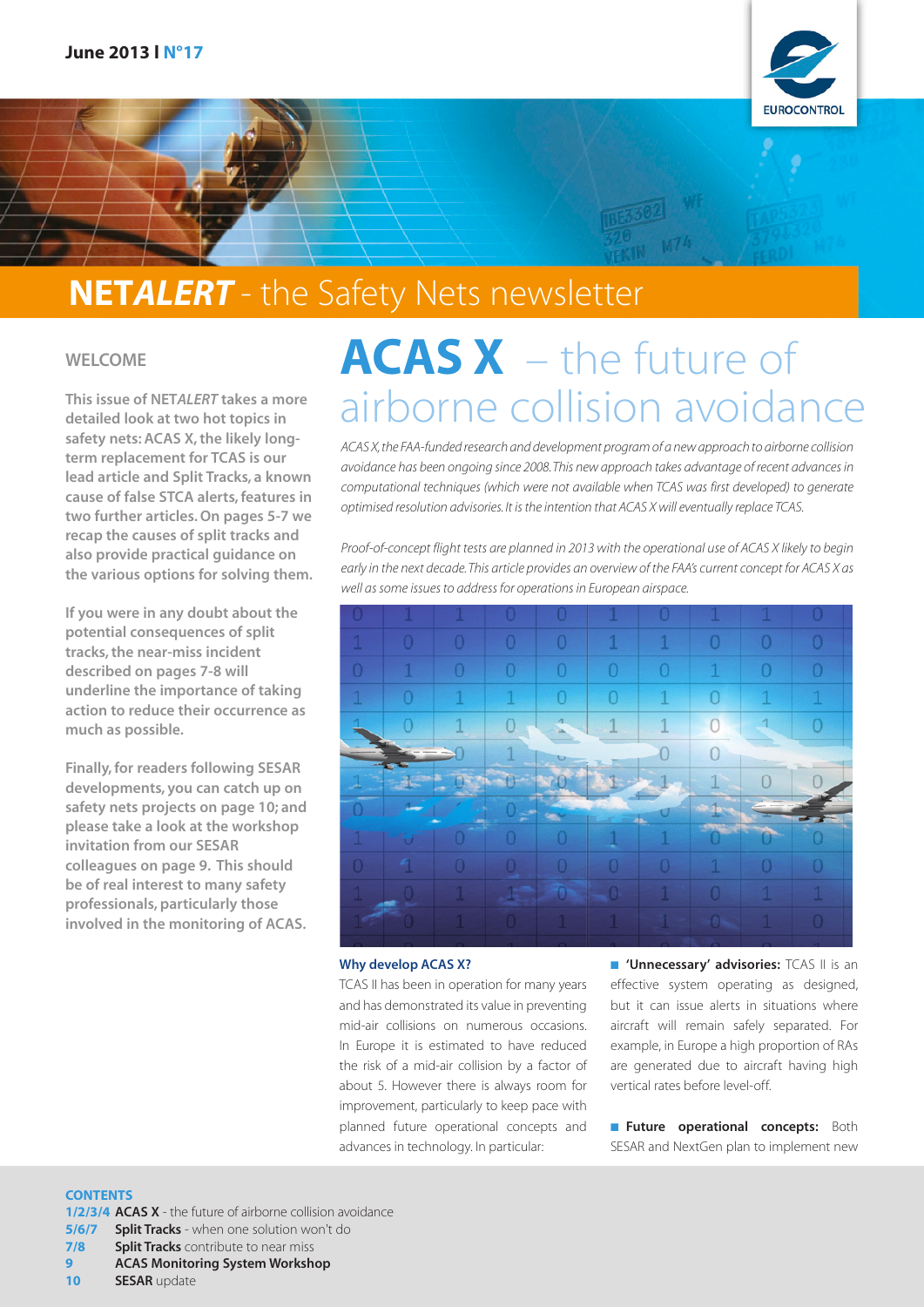### ACAS X - the future of airborne collision avoidance continued

operational concepts which will reduce the spacing between aircraft. TCAS II in its current form is not compatible with such concepts and would alert too frequently to be useful.

■ Extending collision avoidance to other classes of aircraft: To ensure advisories can be followed, TCAS II is restricted to categories of aircraft capable of achieving specified performance criteria (e.g. minimum rate of climb of 2,500 feet per minute), which excludes the likes of General Aviation (GA) and Unmanned Aircraft Systems (UAS).

■ Future surveillance environment: Both SESAR and NextGen make extensive use of new surveillance sources, especially satellitebased navigation and advanced ADS-B functionality. TCAS however relies solely on transponders on-board aircraft which will limit its flexibility to incorporate these advances.

A number of solutions (such as hybrid surveillance) have recently been introduced to TCAS to begin addressing some of the above. But adapting TCAS to the requirements of the future ATM system is likely to involve a complete and costly overhaul. Instead, the FAA has chosen to develop ACAS X.

### How is ACAS X planned to differ from TCAS II?

Two of the key differences between TCAS II and the current concept for ACAS X are the collision avoidance logic and the sources of surveillance data.

TCAS relies exclusively on interrogation mechanisms using transponders on-board

### Inside ACAS X

ACAS X collision avoidance logic is best explained in two distinct phases, offline development and real-time operation.



### Offline development

#### Offline development

ACAS X is based on a **probabilistic model** providing a statistical representation of the aircraft position in the future. It also takes into account the safety and operational objectives of the system enabling the logic to be tailored to particular procedures or airspace configurations.

This is fed into an **optimisation process** called dynamic programming to determine the best course of action to follow according to the context of the conflict. This takes account of a rewards versus costs system to determine which action would generate the greatest benefits (i.e. maintain a safe separation while implementing a cost-effective avoidance manoeuvre). Key metrics for operational suitability and pilot acceptability include minimizing the frequency of alerts that result in reversals/intentional intruder altitude crossings or disruptive advisories in noncritical encounters.

### Real-time operation

The **lookup table** is used in real-time on-board the aircraft to resolve conflicts. ACAS X collects **surveillance measurements** from an array of sources (approximately every second). Various models are used (e.g. a probabilistic sensor model accounting for sensor error characteristics) to estimate a state distribution, which is a probability distribution over the current positions and velocities of the aircraft. The **state distribution** determines where to look in the numeric lookup table to determine the best action to take. If deemed necessary, resolution advisories are then issued to pilots.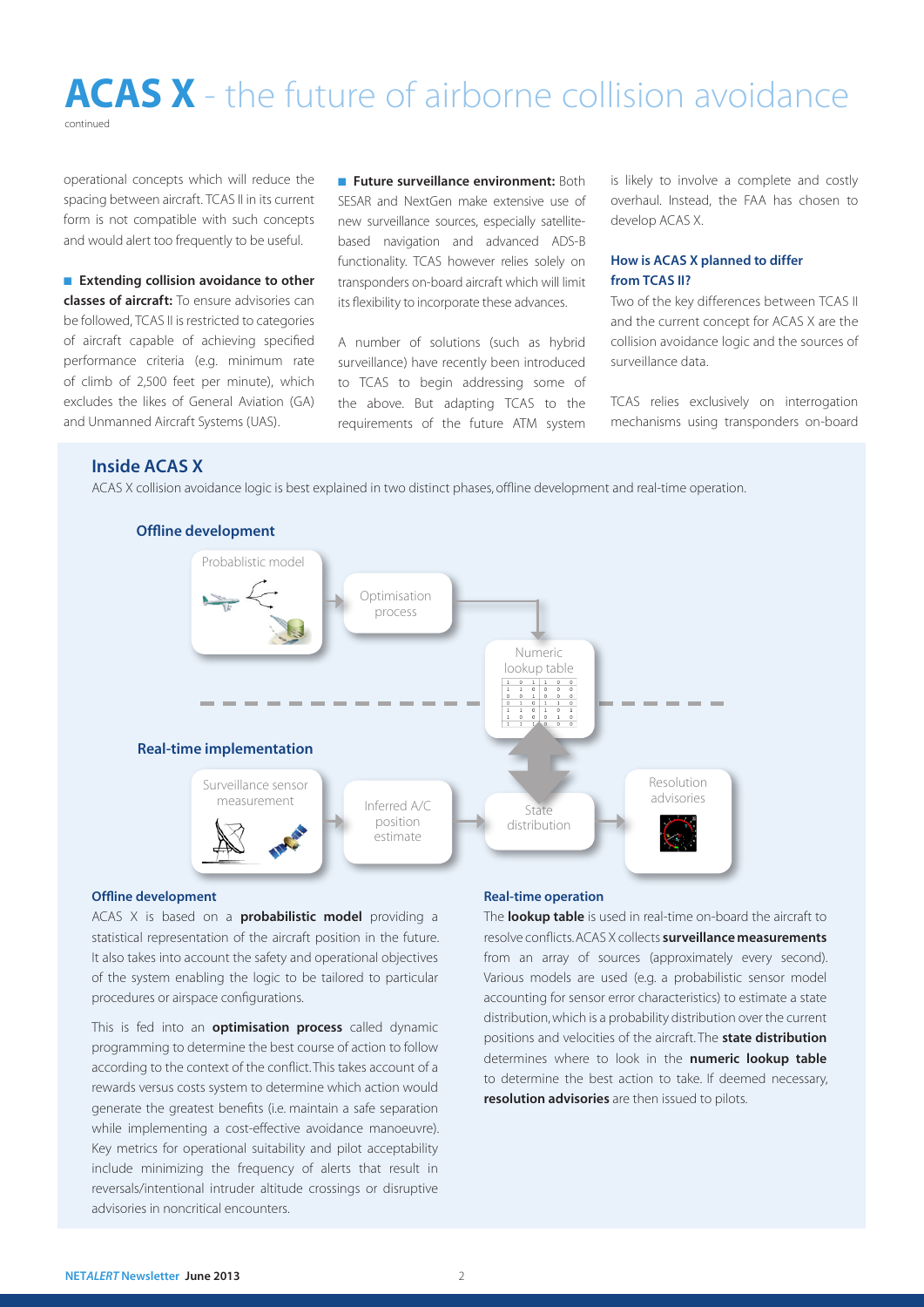### ACAS X - the future of airborne collision avoidance continued

aircraft to determine the intruder's current and projected future position. If the tracked aircraft is declared a threat and is also TCASequipped, the two TCAS II units coordinate complementary advisories. Current TCAS advisory logic issues alerts against a potential threat on the basis of time of closest approach and projected miss distance. This relies on a fixed set of rules, modelling the spectrum of pilots' responses.

Instead of using a set of hard-coded rules, ACAS X alerting logic is based upon a numeric lookup table optimised with respect to a probabilistic model of the airspace and a set of safety and operational considerations. Although primarily intended to provide improved alerting performance, it is also hoped that this approach will help reduce upgrade timescales and costs. As Mykel J. Kochenderfer from the Massachusetts Institute of Technology Lincoln Laboratory explains *"This is a fundamentally different approach to building collision avoidance logic that was simply not possible back when TCAS II was first developed."*

Instead of solely relying on transponderbased surveillance, ACAS X is intended to be compatible with any surveillance source (or a combination of surveillance sources) that meet specified performance criteria. This concept, named plug-and**play** surveillance, will enable ACAS X to obtain surveillance data from a variety of sources, such as satellite, radar, infrared and electro-optical surveillance systems. The latter sources may be needed to support requirements for UAS to sense and avoid non-transponder equipped aircraft.

### Will pilots and controllers see any difference between TCAS II and ACAS X?

Transitioning from TCAS II to ACAS X, commencing early into the next decade, raises two obvious questions: will they operate together; and will pilots and controllers notice a difference from TCAS II? It is planned that **ACAS X will be fully** compatible with TCAS II and will have the same look and feel as TCAS II, for

both pilots and controllers, with very few noticeable differences between the systems.

The version of ACAS X intended for large commercial aircraft (ACAS XA) will use the same co-ordination mechanism as TCAS II. This should guarantee seamless interoperability between the two systems. ACAS X will have the same range of available RAs as TCAS and, as with TCAS, will only issue RAs in the vertical plane and not trigger alerts when the aircraft is close to the ground. Furthermore, the same responsibilities will apply between the pilot and controller.

Despite retaining the major characteristics of the old system, ACAS X will introduce some differences (it is noted that these differences relate to the currently planned ACAS X logic which may change over time):

■ Some RAs may occur later than with TCAS (i.e. aircraft may come closer together before ACAS X alerts) to reduce the number of unwanted RAs (such as the high number of RAs which are generated due to high vertical rates before level-off);

■ It is intended that ACAS X will minimise the number of sequences of complex RAs (e.g. reversal RAs);

■ Clear of Conflict can occur before Closest Point of Approach if the predicted aircraft trajectories indicate it is safe to do so.

### Anticipated benefits of ACAS X

ACAS X is expected to deliver several advantages over TCAS in its current form.

**■ Future operational concepts:** The incompatibility of TCAS II with future operations is the main driver behind the development of ACAS X. As mentioned at the start of this article, both SESAR and NextGen plan to implement new operational concepts that will reduce the spacing between aircraft. It is planned that ACAS X will be adaptable to such concepts.

■ Reduction in collision risk and alert rate: Initial results from ongoing ACAS X tuning exercises conducted in the United States show that compared to TCAS II, ACAS X reduces the risk of collision by approximately 50%. It is noted that these results are based upon the operating environment in the U.S. and include a high proportion of encounters associated with procedures that either do not take place in Europe (e.g. encounters with 500ft vertical separation between VFR and IFR) or are not prevalent (e.g. closely spaced parallel departures and approaches). Therefore, the benefits for operating ACAS X in the U.S. may not reflect the potential benefits of introducing ACAS X in Europe. SESAR has initiated research to evaluate the safety impact in European airspace.

■ Collision avoidance for different classes

of aircraft: As well as the standard ACAS X (ACAS XA), variants are under consideration to extend collision avoidance protection to situations and user classes that currently do not benefit from TCAS. Current proof-ofconcept research focuses on large aircraft, while ACAS X versions specifically developed for GA and UAS remain longer term research.

### ACAS X variants

■ ACAS X<sub>4</sub>: The general purpose ACAS X that makes active interrogations to establish the range of intruders. The successor to TCAS II.

■ ACAS X<sub>P</sub>: A version of ACAS X that relies solely on passive ADS-B to track intruders and does not make active interrogations. It is intended for general aviation (a class of aircraft not currently required to fit TCAS II).

■ ACAS Xo: A mode of operation of ACAS X designed for particular operations for which ACAS XA is unsuitable and might generate an unacceptable number of nuisance alerts (e.g. procedures with reduced separation, such as closely spaced parallel approaches).

■ ACAS X∪: Designed for Unmanned Aircraft Systems (UAS).

**Bystem updates:** The numerical lookup table approach adopted by ACAS X is expected to facilitate easier and more cost effective system upgrades. It is hoped that, subject to certification, this table can be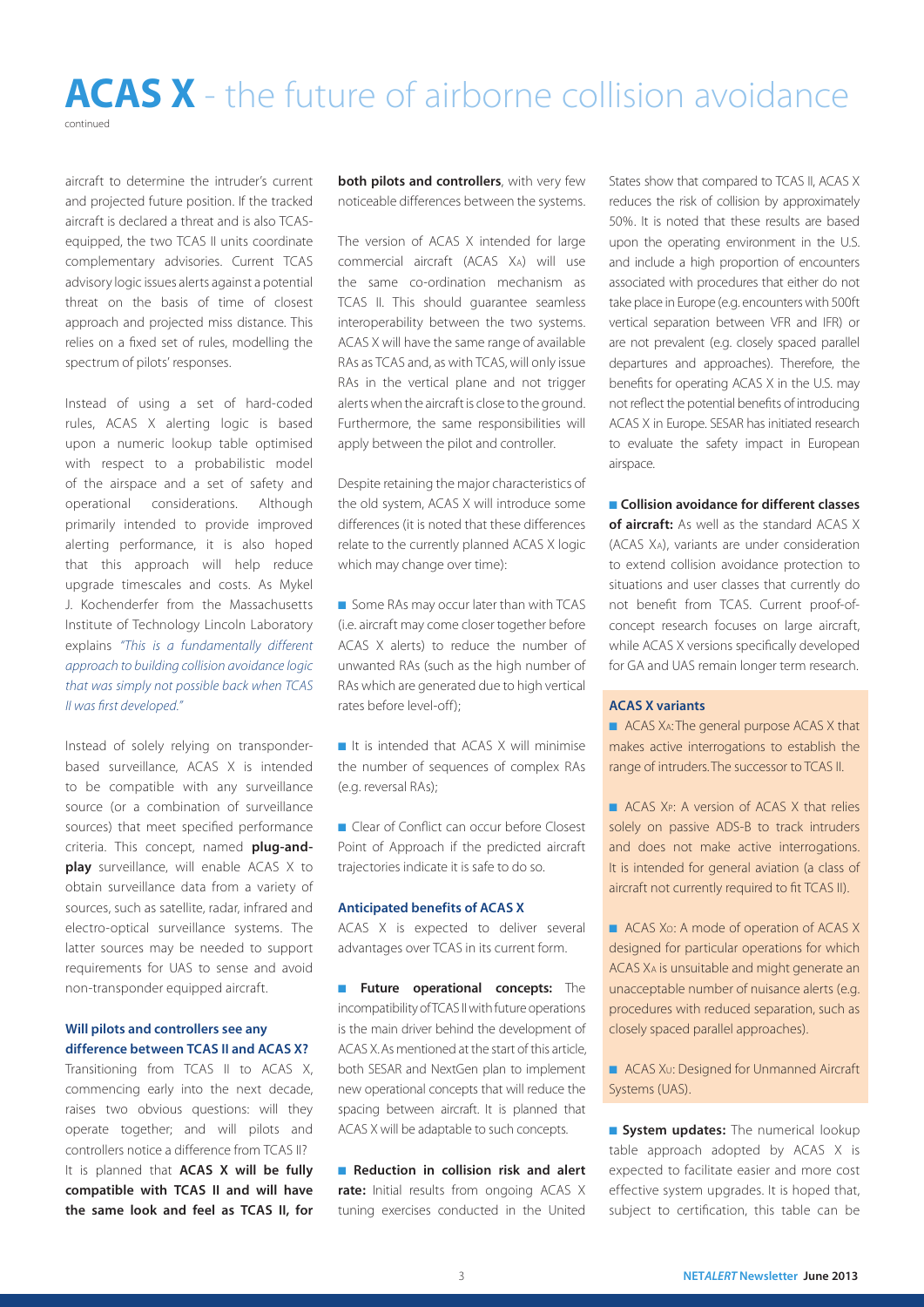## ACAS X - the future of airborne collision avoidance

continued

given to manufacturers of the system and uploaded to the aircraft. It is intended that this will reduce upgrade costs, by reducing the need for a costly and maintenanceheavy hardware upgrades, and shorten development cycles.

#### Flight trials

Proof-of-concept flight trials of the ACAS X threat logic are planned to take place in 2013. The intention is to evaluate whether the logic functions as designed, demonstrate that the lookup table is a viable method in the operational environment, and assess whether alerting performance (alerts and lack of alerts) is operationally acceptable.

ACAS X threat resolution logic coupled with current TCAS surveillance and hardware. The flight trials will consist of a series of planned encounters with both TCAS and non-TCAS equipped aircraft. These will include scenarios where alerts are expected and desired. Normal procedures where alerts should not be issued at all, or should be minimally disruptive will also be included in the flight tests.

The flight trials are intended to provide a direct comparison between ACAS X and TCAS, thereby providing concrete evidence of the viability of ACAS X.

on ACAS X to assess the suitability of the concept in Europe. Several SESAR work packages have now integrated ACAS X within their research work program. For example P4.8.2 is undertaking studies to ensure that ACAS XA is at least as safe as TCAS II in European airspace and that the RA rate is the same or lower. Collaboration between NextGen and SESAR is also taking place to guarantee ACAS X compatibility with Airbus' TCAP (TCAS alert prevention) and APFD (auto-pilot/flight director) solutions. In terms of standardisation activities, EUROCAE WG-75 and RTCA SC-147 are undertaking joint initiatives to establish a close collaboration between the two committees.

FAA aircraft will be modified to incorporate

#### ACAS X in Europe

The FAA and SESAR are now collaborating

### Different priorities between Europe and the United States?

To be successful at a global level, ACAS X will need to provide a response to different operational environments and priorities around the world. Ken Carpenter, Chairman of EUROCAE WG-75 has written about this in a recent article in the EUROCAE newsletter. Three particular points to note are:

- Differences in TCAS behaviour: High altitude alerts are more frequent in Europe, while low altitude alerts are more common in the U.S. This could prompt conflicting objectives when optimising the collision avoidance logic.
- Closely spaced operations: The FAA is planning to focus the development of ACAS X<sub>o</sub> on closely spaced operations (i.e. closely spaced approaches). It remains to be seen how this work will fit with current or planned closely spaced operations in Europe.
- Interactions between ACAS X and ground based safety nets: The interactions between ACAS X and ground based safety nets (as well as the display of RAs to controllers) have not been considered by the FAA research program so far.

As Ken Carpenter explains*"ACAS X must operate effectively and acceptably in Europe. This can be guaranteed only if Europe takes part*  in its development, at least validating its performance for European operations. It is good that SESAR has picked up that challenge. While *it would probably be possible to develop alternative versions of ACAS, one for the U.S. and another for Europe, it would be very awkward operationally and for certification. The best course is to develop a single internationally standardised system."*

#### Further reading

This article is primarily based upon two sources:

■ Next-Generation Airborne Collision Avoidance System, Mykel J. Kochenderfer, Jessica E. Holland, and James P. Chryssanthacopoulos. The full paper can be found at (http://www.ll.mit.edu/ publications/journal/pdf/vol19\_no1/19\_1\_1\_Kochenderfer.pdf).

■ Development of Future Collision Avoidance Systems, Ken Carpenter, Chairman of EUROCAE WG-75 TCAS, EUROCAE Newsletter April 2013 (http://www.eurocae.net/images/stories/ NEWSLETTER/Newsletter\_April\_2013.pdf).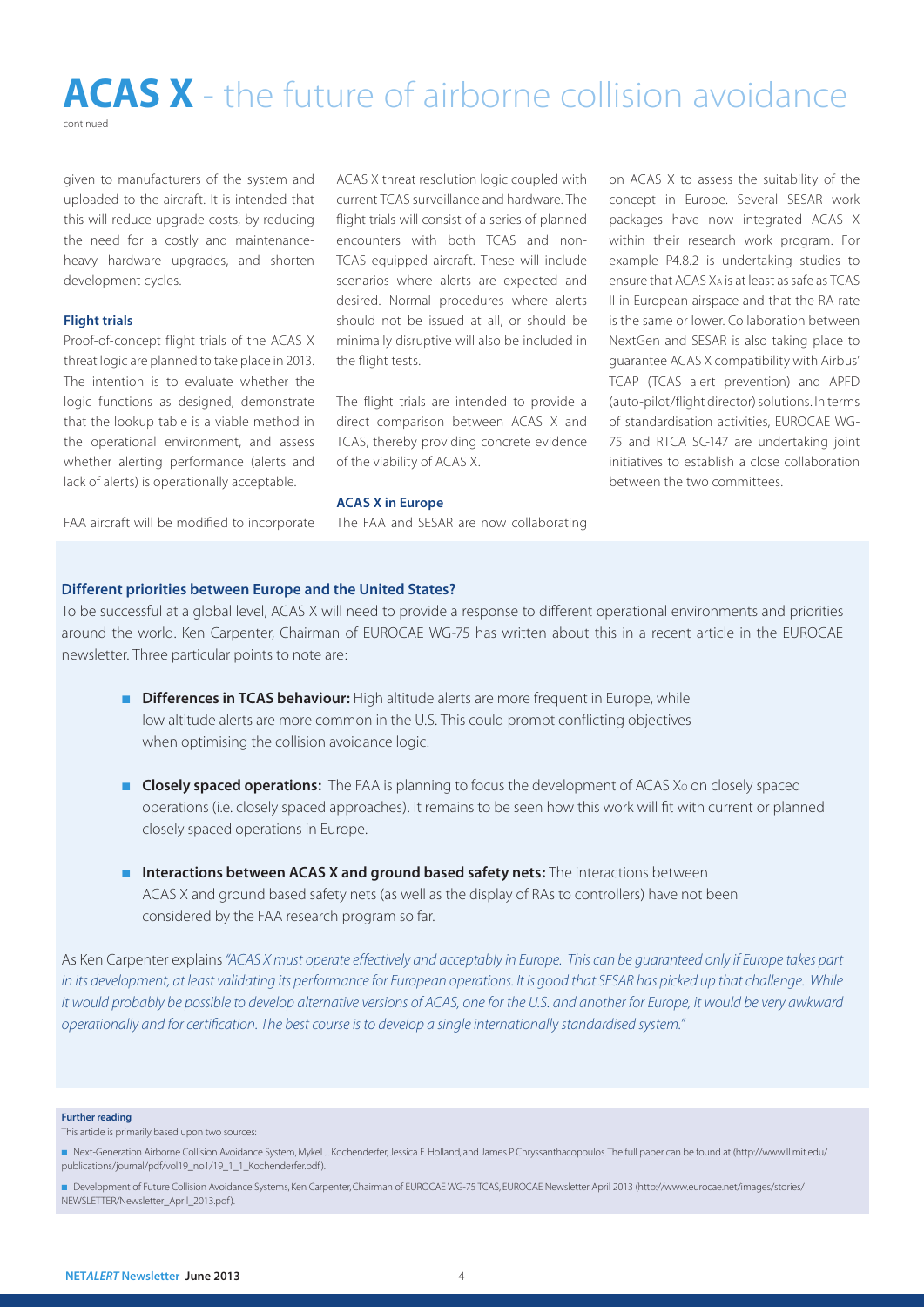SDPS tracker algorithms

Identify faulty transponders

SOLUTIONS

Mode S algorithms

**STCA** 

radar

## Split Tracks – when one solution won't do

*Rod Howell of QinetiQ Ltd has investigated split tracks for several ANSPs. In this article he explains why split tracks occur, examines the likely effectiveness of different solutions, and explains why multiple solutions are required to significantly reduce split tracks and false STCA alerts.*

### What is a split track?

A split track is an occurrence of two surveillance tracks for only one aircraft. Typically, a genuine track will have been in existence for some time; a false track appears very close alongside the original track for a short period of time (often less than 30 seconds).



*A typical split track*

Split tracks are a nuisance not only because they appear on the controller's display as two tracks, but because they can generate false STCA alerts. In the very worst case they can contribute to a collision or a near miss between aircraft (see article on page 7).

There are a number of underlying causes of split tracks, these are explained in issue 9 of NET*ALERT* (July 2010). In the most basic terms, they are caused by a failure of the Surveillance Data Processing System (SDPS) to associate all the plots that should be associated to an already existing system track. Normally, one or two unassociated plots are sufficient to initiate a new system track.

### The surveillance data processing chain

It is worth considering split tracks in relation to the surveillance data processing chain and the safety nets system to understand where the root cause of the split track lies, and where potential solutions may be applied.

In the SSR environment, the transponder on-board the aircraft responds to radar interrogations (either Mode A/C or Mode S).

A number of replies are usually received at the radar. The radar plot extractor decodes these replies into a single radar 'plot' comprising amongst others: data, position information, Mode A, and Mode C barometric altitude. The radar plots are presented to the Surveillance Data Processing System, which in many ATC systems not only provides the fundamental picture for the controller display, but also provides inputs to safety nets and other controller tools.

### The Surveillance Data Processing System (SDPS)

The SDPS (also known as a multi-radar tracker) takes incoming radar plots, and from these forms a system track picture for the controller. The SDPS establishes and maintains tracks, and also initiates new tracks when radar plots are not associated to an already existing track. Identifying that a plot belongs to an already existing track is normally straightforward; a match is made using the expected and the actual position of the plot as well as the Mode A code (and possibly other information). However, if the information in a radar plot is in



*A simplified schematic of the surveillance data processing chain from transponder reply to potential STCA alert.*

error (i.e. the position is in error, or the Mode A code is not correct), then the plot may not be associated to the existing track, and it will be left over as an 'unassociated' plot. A couple of unassociated plots may result in a new system track – a false track – often close to the original system track.

Some effort can be invested in optimising the SDPS plot-to-track association algorithm. However, it is rare for this tuning to significantly reduce the number of split tracks before a host of other unforeseen side-effects become apparent.

### The root causes of error – transponders and radar plot extractors

Whilst it is the SDPS that generates the split track, the root cause of the problem lies, most frequently, with the plot extracted radar data. There are a number of errors that can be made at the radar which, in the SDPS, make the plot harder to associate to the existing system track. These errors include:

- poor position measurement (either in range or azimuth), generally worse at long range from the radar;
- poorly extracted Mode A;
- poorly extracted Mode C;
- split plots (two radar plots where only one should exist).

Note the important difference between split plots, which are generated by the radar plot extractor, and split tracks generated by the SDPS which may or may not be caused by split plots. With a variable amount of success, some SDPS are able to identify split plots, thereby reducing the number of split tracks generated by split plots.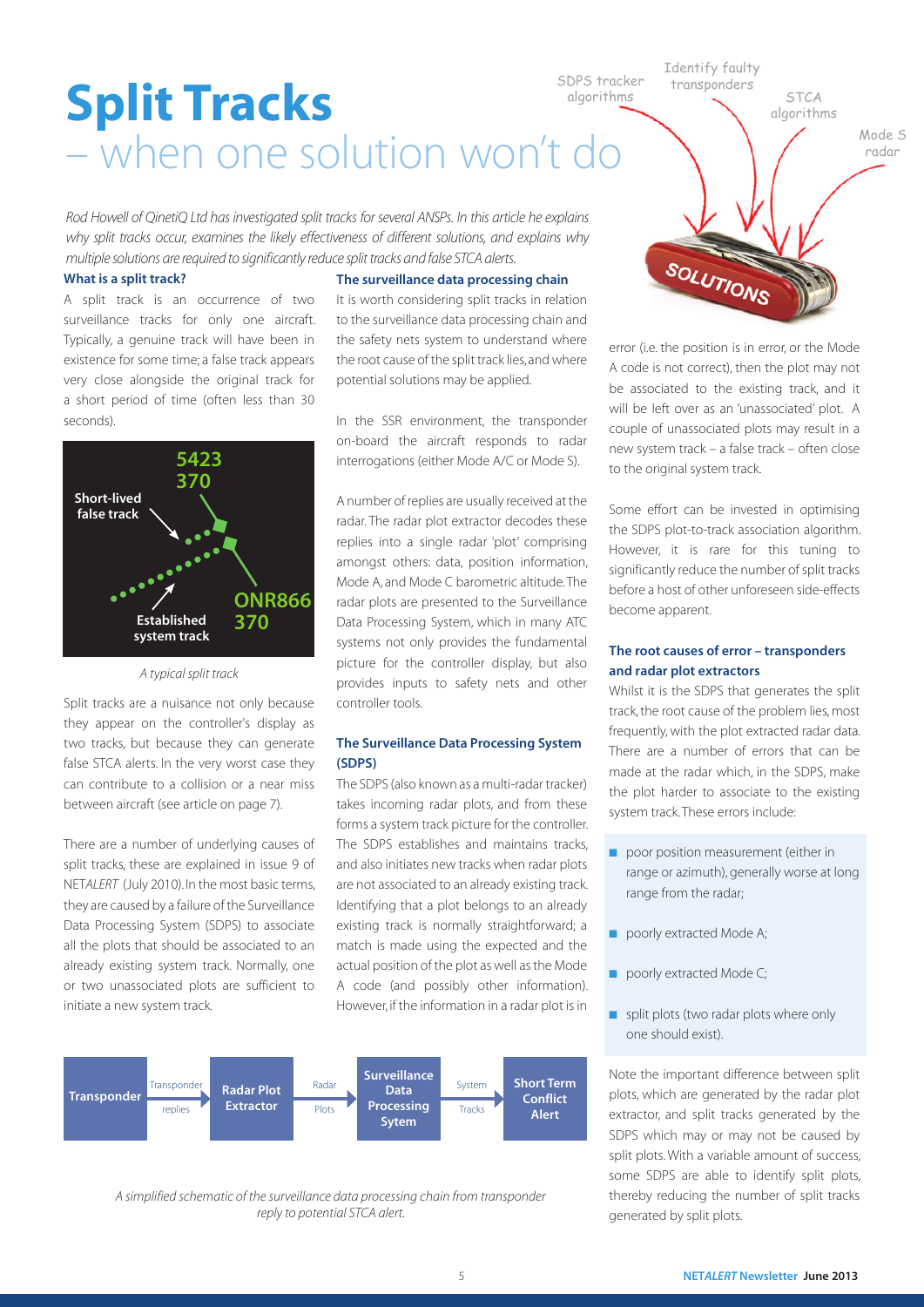# **Split Tracks** - when one solution won't do

continued

|                                                      | Cause                                                                                                                                                                                           | Potential solution(s)                                                                                                         | <b>Effectiveness</b>                                                                                                                                                                                  |
|------------------------------------------------------|-------------------------------------------------------------------------------------------------------------------------------------------------------------------------------------------------|-------------------------------------------------------------------------------------------------------------------------------|-------------------------------------------------------------------------------------------------------------------------------------------------------------------------------------------------------|
| Transponder                                          | Faulty or out-of-spec transponders.                                                                                                                                                             | Identify the problem transponders<br>and have them taken out of service.                                                      | Very effective if the aircraft operator<br>is cooperative.                                                                                                                                            |
| <b>Radar Plot Extractor</b>                          | The most common causes are position<br>errors, Mode A code errors and split plots.                                                                                                              | Upgrade to Mode S radar.                                                                                                      | Will reduce the number of radar<br>errors, but will not eliminate them<br>altogether.                                                                                                                 |
| <b>Surveillance Data</b><br><b>Processing System</b> | SDPS rarely produces split tracks of<br>its own accord, although some<br>systems generate split tracks on<br>Mode A code changes. The root<br>cause of split tracks is erroneous<br>radar data. | Upgrade to another SDPS.<br>Modify the tracker algorithms.<br>Optimise the tracker algorithms.                                | All of these solutions are likely to<br>only be partially effective. Tuning<br>the tracker algorithms can<br>introduce unforeseen side-effects.<br>Other options may cost a lot in<br>time and money. |
| <b>STCA</b>                                          | STCA is not a source of track data.                                                                                                                                                             | Introduce a high-quality split track<br>algorithm. Note that the quality of STCA<br>split track suppression algorithm varies. | The best algorithms will identify<br>split tracks and remove a very high<br>percentage of false alerts.                                                                                               |

*Causes of split tracks and their solutions*

in the SDPS where the split track is generated.

Plot extractor errors (i.e. poorly extracted Mode A or Mode C) have reduced since the introduction of Mode S radar. In particular, the occurrence of garbling (where two transponder replies from different aircraft arrive at the radar at the same time) is very much reduced. This has had a positive effect in reducing the number of split tracks. However, the introduction of Mode S has not been the panacea that some might have anticipated. All the radar errors listed above still occur in the Mode S environment, just less frequently than before. It is unlikely that tuning of the plot extractor itself would provide a benefit without other side-effects becoming apparent. The radar plot extractor has no data source for comparison, and therefore is inherently poorer than the SDPS for identifying data errors.

An additional source of erroneous data may come from a faulty or out-of-spec transponder. These tend to be a rarer source of error, but when transponder-related errors do occur the resulting split tracks tend to be persistent and may last for many minutes. A typical transponder-related error that leads to split tracks manifests as a sequence of radar plots with an incorrect Mode A code, often completely unrelated to the genuine Mode A code. A sequence of plots with a persistently erroneous Mode A code can be very difficult to handle correctly in the SDPS, and again it is

The lesson here is that wherever a faulty or out-of-spec transponder is observed, it should be of paramount importance to inform the operator of the aircraft, and insist that the transponder is taken out of service.

### What can be done in STCA?

STCA is provided with tracks from the SDPS – STCA will interpret a split track as two aircraft in close proximity to one another and produce a false alert. A high number of split tracks is consequently likely to lead to a high number of false STCA alerts. Whilst a split track detection algorithm in STCA cannot remove split tracks from the controller's display, it can have a positive effect in reducing the number of false STCA alerts.

Some STCA systems have split track detection logic, and the majority of these identify a split track on the basis of the pair of tracks having an identical Mode A code. These crude algorithms will only remove a portion of STCA alerts, and furthermore could suppress an alert for two genuine aircraft that happened to have the same Mode A codes assigned.

|                                                                                  | <b>Start</b><br><b>Position</b><br>with no fixes | <b>Fix All Faulty</b><br><b>Transponders</b> | <b>Upgrade to</b><br>Mode S | <b>Improve</b><br><b>SDPS</b> system | <b>STCA Split</b><br><b>Track Logic</b><br>(based upon<br><b>identical</b><br>Mode A) | <b>STCA Split</b><br><b>Track</b><br><b>Suppression</b><br>(includes<br>allowance<br>for garbled<br>Mode A) |
|----------------------------------------------------------------------------------|--------------------------------------------------|----------------------------------------------|-----------------------------|--------------------------------------|---------------------------------------------------------------------------------------|-------------------------------------------------------------------------------------------------------------|
| <b>Fstimated</b><br>% of false<br>tracks / alerts<br>removed by<br>each solution |                                                  |                                              |                             |                                      | 10% 85% 60% 80% 97%                                                                   |                                                                                                             |
| Estimated<br>effectiveness<br>of each<br>solution                                | 20 split tracks<br>per day                       | 18 split tracks<br>per day                   | 3 split tracks<br>per day   | 8 split tracks<br>per day            | 4 false STCA<br>alerts per day                                                        | 1 false STCA<br>alert every 2<br>days                                                                       |
| <b>Fstimated</b><br>cumulative<br>effectiveness                                  | 20 split tracks<br>per day                       | 18 split tracks<br>per day                   | 3 split tracks<br>per day   | 1 split track<br>per day             | 1 false STCA<br>alert every 4<br>days                                                 | 1 false STCA<br>alert per<br>month                                                                          |

*Estimated effectiveness of different solutions*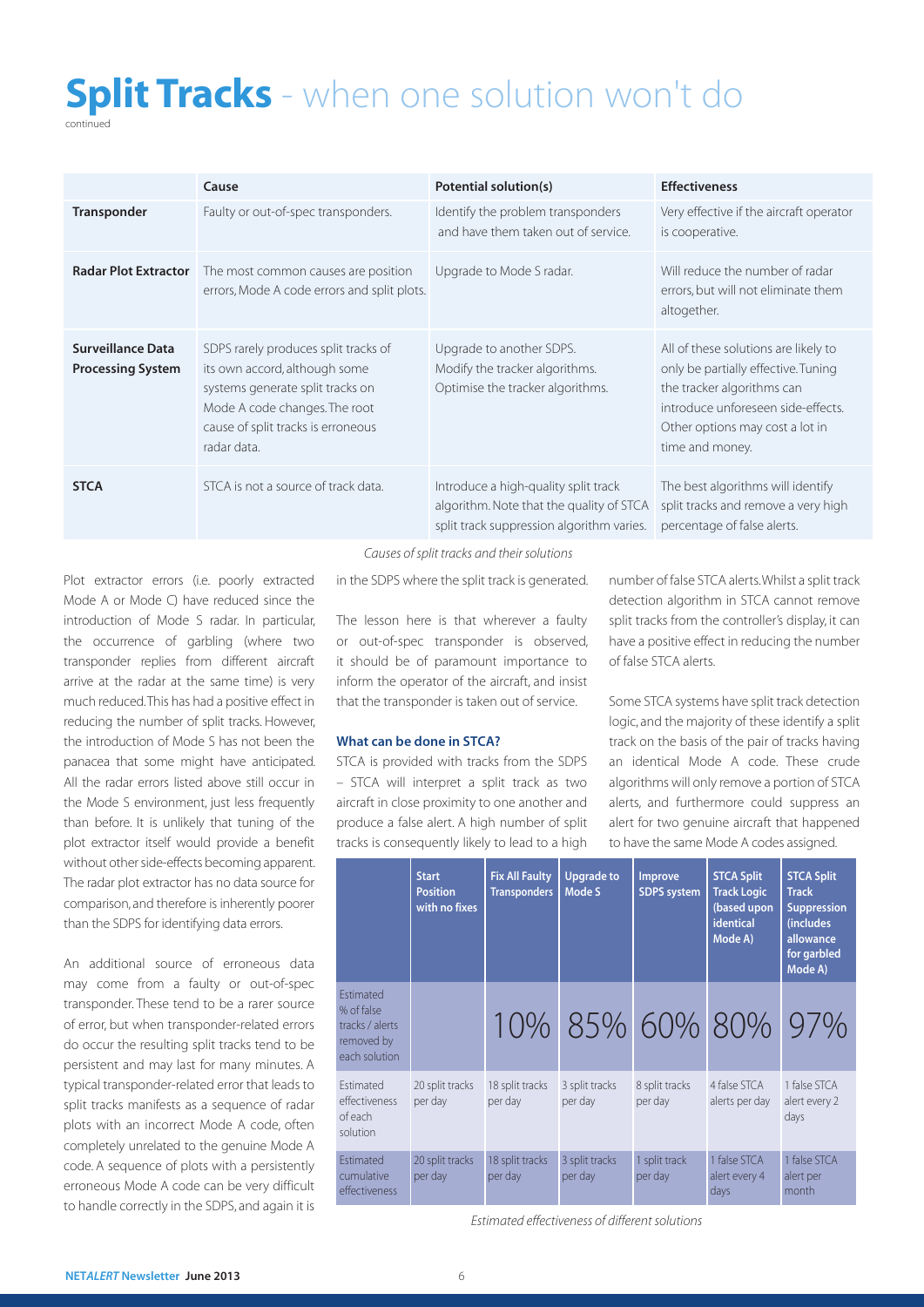### **Split Tracks** - when one solution won't do continued

On the other hand, the best split track detection algorithms take account of the fact that the Mode A code could be garbled, and therefore allow for the Mode A codes to be slightly different; in addition these algorithms measure the proximity of the tracks to ensure that only real split tracks are suppressed in STCA. The best split track algorithms can reduce the number of false STCA alerts significantly.

The table at the top of page 6 summarises the causes of split tracks, and indicates how the split track / false STCA alert problem can be addressed at each point in the data processing chain.

### Which solutions are the most effective?

The effectiveness of each of the solutions can be difficult to gauge. For example, in some environments, the number of faulty or out-of-spec transponders may be higher than elsewhere. Furthermore, the efficacy of improving an SDPS depends on how well the SDPS currently performs.

Nevertheless, some good estimates can help to give a useful indication of the most effective strategy for reducing split tracks and the resulting false STCA alerts. The table at the bottom of page 6 indicates the estimated reduction in the split track / false alert rate by implementing each of the suggested solutions. In the first instance the effectiveness of each solution is considered alone. Then, on the final row of the table, the cumulative effect is presented as each solution is implemented (from left to right) in turn.

As can be seen, one solution alone does not really solve the problem. Instead, the estimates suggest that a holistic approach would be best, where the problem is addressed in a number of different places in the surveillance data processing chain, including in the STCA system itself.

# Split Tracks contribute to near miss

*An incident took place between two passenger aircraft in 2011, which illustrates the potential dangers of split tracks. Just as in the well-known 'Swiss cheese' safety model, a series of errors (system and human) combined to produce a dangerous situation - in this case averted by TCAS.*



Two Boeing 757s were carrying passengers towards some winter sunshine. We pick up the incident when both aircraft are in cruise - Aircraft 1 is flying at FL390 above Aircraft 2 at FL370.

Aircraft 2 requests descent and is told by the air traffic controller to stand by. At the same time, on the controller's screen the label for Aircraft 2 disappears and reappears at FL405; 5 seconds later a further radar label (with a transponder code rather than the flight number) appears at FL370 (a 'split track'). A further 5 seconds later the label for Aircraft 2 disappears again and is replaced with the same transponder code as the track at FL370 (i.e. the label for Aircraft 2 has now been replaced by two tracks with the same transponder code, one at FL370 and one at FL405).

The controller does not observe the split track and wrongly assumes that Aircraft 2 is at FL405. At the same time as the label for Aircraft 2 disappears he instructs Aircraft 1 to descend to FL250. Approximately one minute later Aircraft 2 is instructed to descend to FL390. Aircraft 2 responds immediately saying that they are at FL370 and is told to stand by.

While the controller is talking to Aircraft 2, both aircraft receive TCAS advisories. Aircraft 1 receives an 'Adjust vertical speed, adjust' RA (in this case requiring a level off) – followed just a second later by a 'Climb' RA . However, Aircraft 1 continues its descent.

Aircraft 2 receives a Traffic Advisory, shortly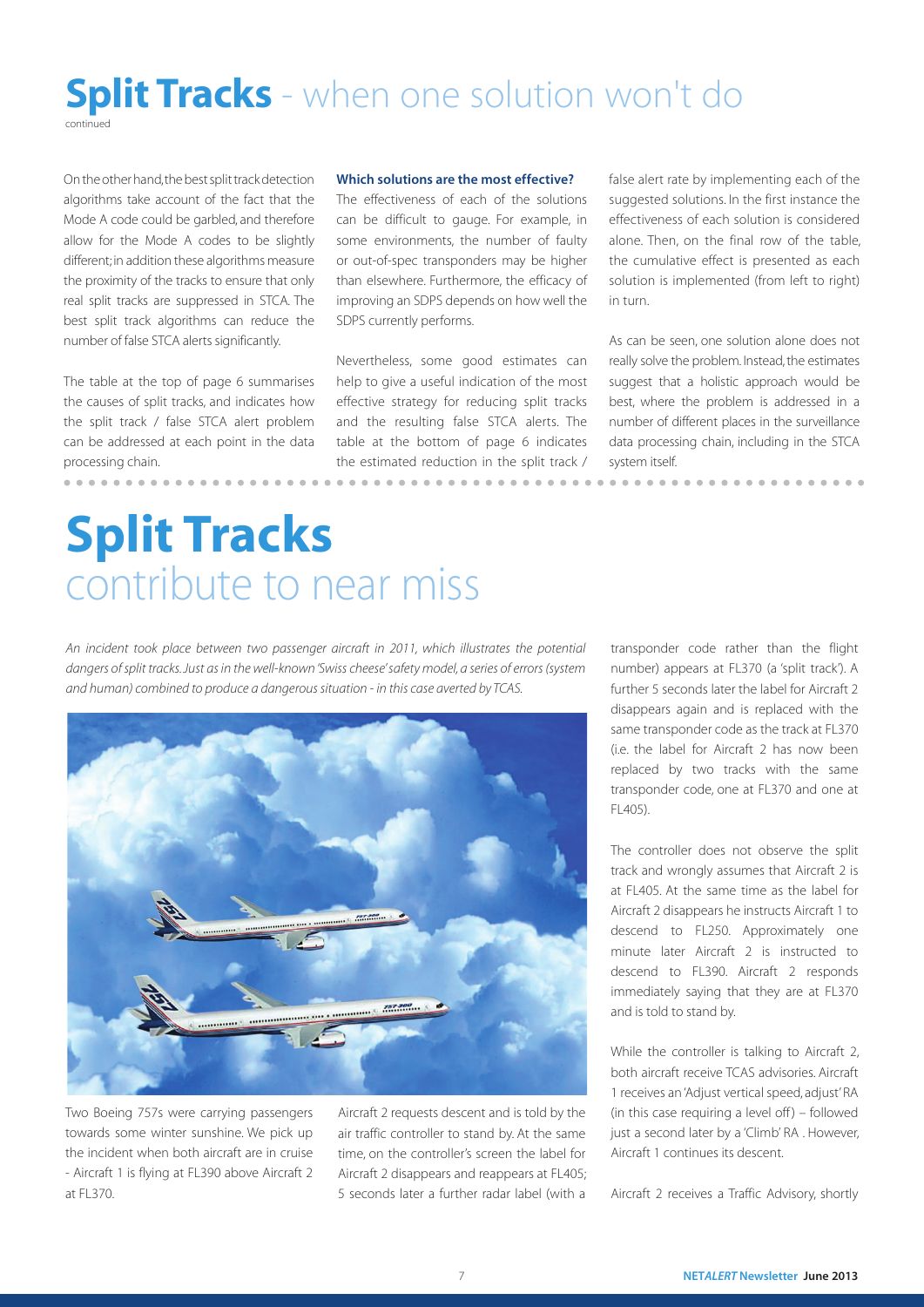# Split Tracks

### contributes to near miss

continued

followed by a 'Descend' RA. It responds correctly to its RA, but, with Aircraft 1 descending rather than following the 'Climb RA', this means that the aircraft are continuing to converge vertically. Subsequently Aircraft 1 descends below Aircraft 2.

TCAS reacts by reversing the RAs: Aircraft 1 is advised to 'Maintain vertical speed' (i.e. to continue its descent) and Aircraft 2 is advised to 'Climb, climb NOW'. 6 seconds later, both aircraft are clear of conflict.



The above alert lasted for approximately 19 seconds with a closest point of approach of 0.7 NM horizontally and 100 feet vertically.

### The holes in the cheese

The incident report identified several contributory factors in this incident.

■ Split tracks that made it possible first, for the label on the radar display for Aircraft 2 to show that it was flying at FL405, and second, for the radar label of Aircraft 2 to be subsequently

> replaced by two tracks with the same transponder code – one at FL370 and the other at FL405.

■ The controller's failure to detect the fault that existed with the labels. He missed three clues: i) initially when only one label at FL405 was showing, that label was suspect because aircraft flying in cruise have flight levels ending in '0' ii) five seconds later the screen displayed two labels for the same aircraft, he only 'saw' FL405 iii) he did not notice that the flight progress strip for Aircraft 2 stated FL370. These strips are a useful tool for the controller to maintain situational awareness, particularly when taking over a duty, and to detect potential conflicts.

■ The lack of response by Aircraft 1 to the climb advisory issued by its TCAS was another contributory factor. The crew continued to descend, bringing the two aircraft closer together.

### Learning points

System and human errors combined to create a dangerous airprox situation. The system errors could be alleviated by following some of the potential solutions mentioned on pages 6 - 7.

The human errors could be alleviated by:

- Training controllers in the systems they are using and showing them how they might detect any faults in that system.
- Ensuring TCAS training takes place for all crews and is part of the refresher training programme.

A report on the above incident was published by the Spanish Civil Aviation Accident and Incident Investigation Commission (CIAIAC) and can be found via the following link to their website: http://www.fomento.es/NR/rdonlyres/F6A58EF7-F3B5- 4342-A794-41439A8CA996/116914/2011\_050\_IN\_ENG.pdf.

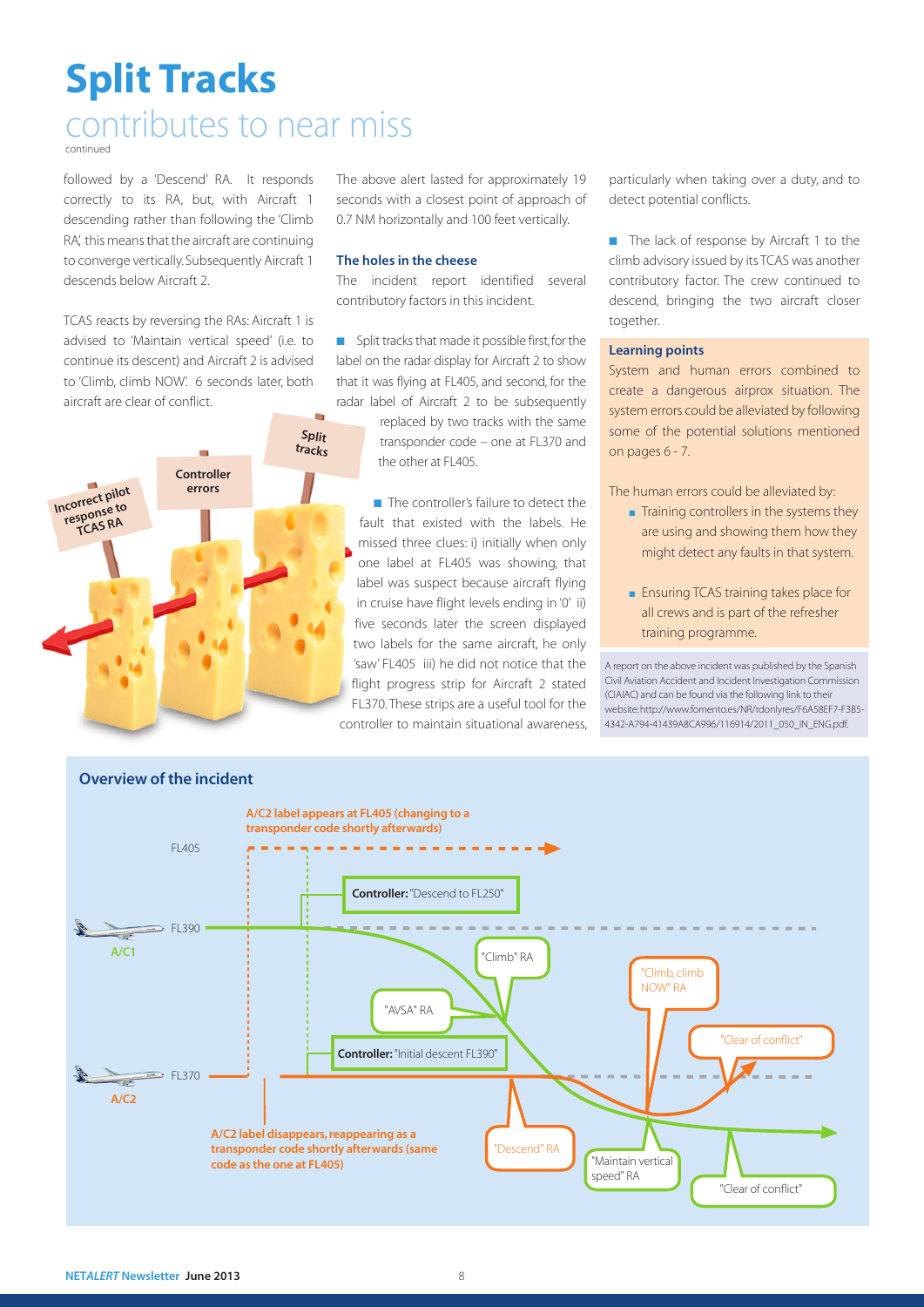## ACAS Monitoring Workshop Invitation 10 October 2013

of the project<br>community<br>will be held<br>at the DFS p<br><br>Project<br>overvie<br>Introdu<br>ACAS M<br>and and on-<br>life exar<br>and on-<br>life exar<br>Open fl<br>monito<br>Monen fl<br>monito<br>Saray<br>Open fl<br>monito<br>Saray<br>Den fl<br>monito<br>Saray<br>Saray<br>Den fl<br>monito<br>S partners (*Thales, DFS, EUROCONTROL and INDRA*) would like to share the results of the project with the wider community in a workshop that will be held on 10 October 2013 at the DFS premises in Langen.



### The agenda will include

- Project background, introduction and overview
- ✓ Introduction to ACAS
- ✓ ACAS Monitoring: System components and architecture
- ✓ ACAS Monitoring: System demo
- ✓ Integration of ACAS Monitoring: Off-line and on-line applications (including reallife examples)
- ✓ Open floor discussion on ACAS monitoring applications

### Who should attend?

- ◆ Partners from related SESAR projects (e.g. 04.08.x, 10.04.03, 09.47)
- ◆ Anybody involved in the design and operations of ACAS
- **CONTRACT SUBSEX STARS TO PROPER CAST** ◆ Anybody interested in monitoring ACAS performance and/or display of RAs to controllers
- ◆ Anybody involved in safety monitoring

For more information or to register contact Stanislaw Drozdowski stanislaw.drozdowski@eurocontrol.int